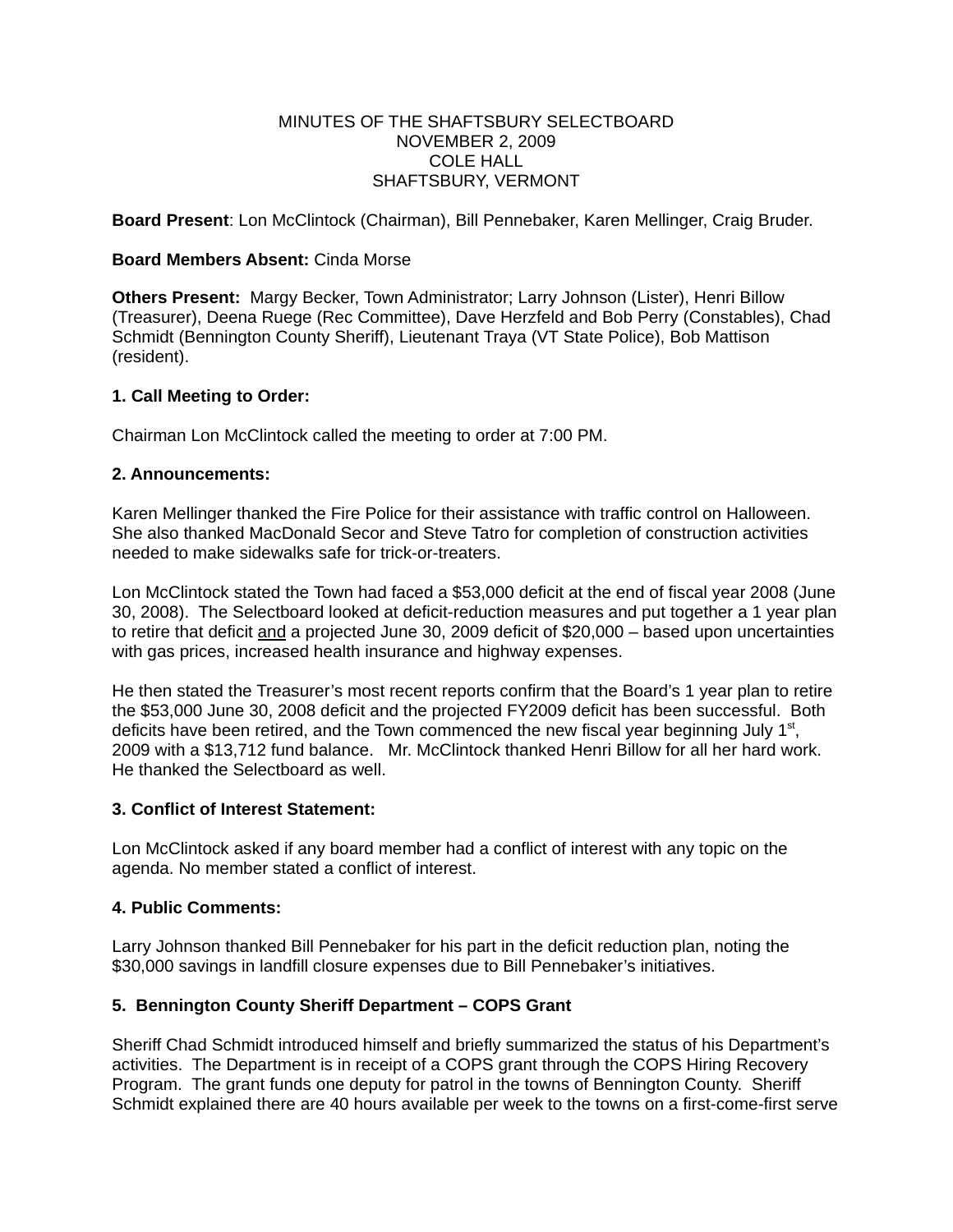basis. The grant program helps subsidize this additional law enforcement coverage to contract towns. Sheriff Schmidt pointed out towns would have to enter into a 4 year contract with the Department, in order to benefit from the COPS grant. Additional law enforcement coverage would be funded for 3 years by the grant. The towns would have to pay for the  $4<sup>th</sup>$  year of additional coverage. The Town presently contracts with the Sheriff's Department for 10 hours per week. The Department provides traffic control services, in addition to other services. After some discussion it was agreed that an additional 10 hours per week of coverage would be helpful to the Town. The Board discussed - but did not reach consensus on - how to pay for the additional 10 hours per week for the 4 year contract period.

After further discussions **Bill Pennebaker made the motion to enter into a 4 year contract with the Sheriff's Department for 20 hours per week (an addition of 10 hours per week), and to accept the possibility of fuel surcharge if fuel prices exceed \$3.40/gallon. Karen Mellinger seconded. The motion carried unanimously**. Chad Schmidt agreed to prepare a 4-year contract to replace the existing contract with the Town.

Constables Bob Perry and Dave Herzfeld joined the Board for further discussions **pertaining to law enforcement training requirements for Constables**. Dave Herzfeld stated his understanding that if Constables are elected, the law now requires them to be 'part-time certified'. He asked if the Town want its Constables to do law enforcement, and then explained that he and Constable Perry already respond to matters such as illegal dumping or illegal burning.

Sheriff Schmidt reviewed the training requirements for Sheriff deputies. Lon McClintock asked how expensive it was to keep a part-time officer trained. Sheriff Schmidt explained the initial certification costs were \$500 - \$600 per officer exclusive of the cost of a uniform. There would be additional costs for additional class time (i.e. a full-time officer is required to have 80 field training hours) in addition to the costs of a vehicle, radar (est. \$1,000), video/cameras (est. \$1,000), and a LED light bar (est. \$1,700). The Department also carries an umbrella insurance policy.

Lieutenant Traya of the VT State Police joined discussions. He said Pownal has budgeted \$27,000 for its Constables for 32/hours/week and a cruiser. Lieutenant Traya spoke of shortcomings in law enforcement certification for Constables, noting their limitations for reporting and provision of evidence. The Sheriff's Department and State Police have access to computer-aided dispatch services – not Constables. Lieutenant Traya said that initially his deputies relied quite often on Pownal's Constables – now less often. The Rutland PSAP cannot take on any additional dispatching responsibilities – hence Shaftsbury would have to look into the costs of dispatching. His concluding remarks were that he would appreciate more police on the roads, and that if done right – certified Constables could be a benefit to all.

Lon McClintock asked whether Constables could become a burden on law enforcement, if they are not screened rigorously. Lieutenant Traya encouraged the Town to do its homework on who it appoints. It was then noted that if Shaftsbury's Constables were trained and they were subsequently not re-elected, the Town has lost its investment in training.

Lon McClintock inquired whether enforcement of municipal ordinances is considered law enforcement. Lieutenant Traya noted that the VT State Police can enforce local ordinances. Pownal uses its Constables to respond to miscellaneous complaints – i.e. issuance of tickets. Bill Pennebaker pointed out that a clear definition of 'law enforcement capability' would determine whether or not Shaftsbury Constables have to receive part-time certification.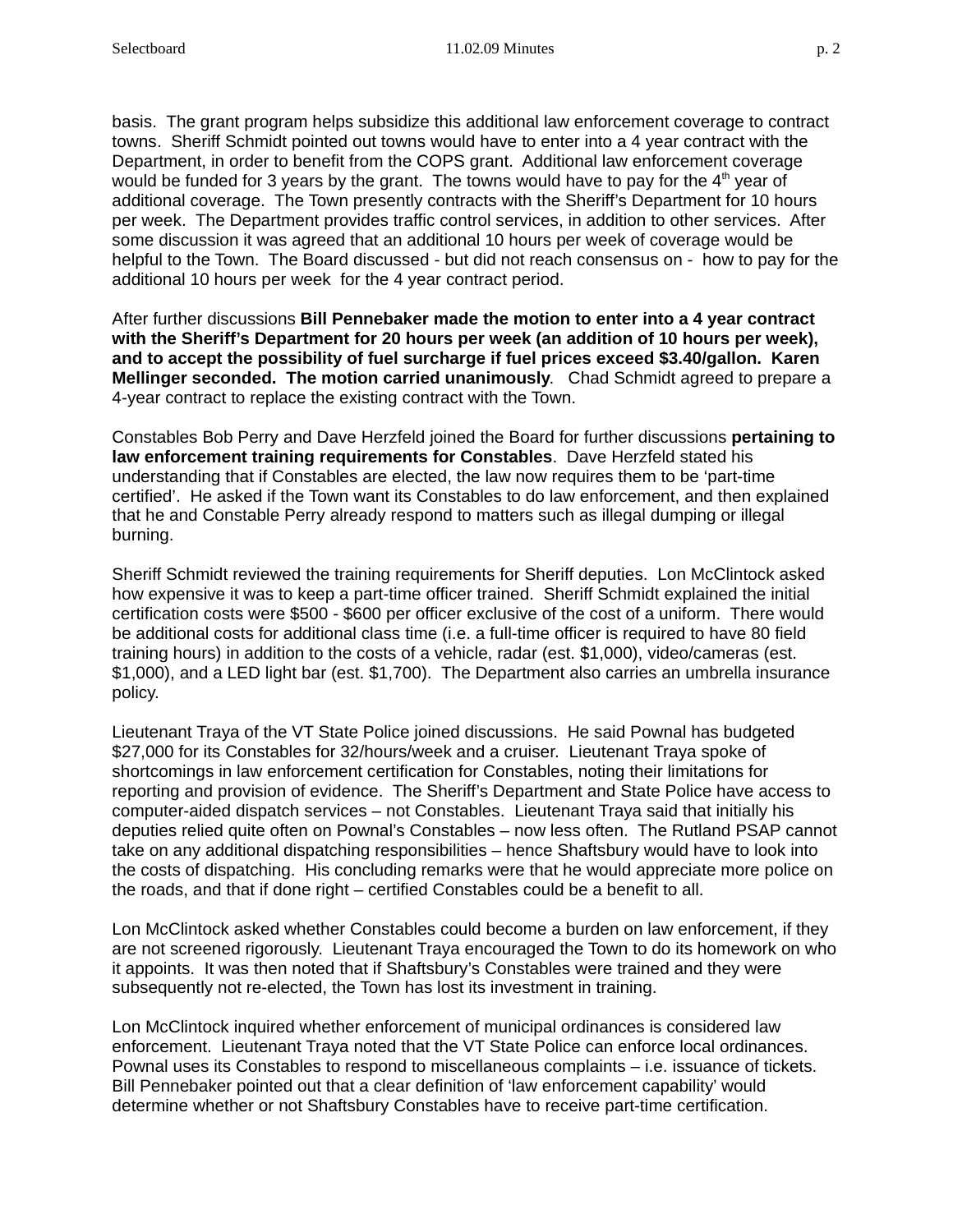Lieutenant Traya suggested the Town contact Cindy Taylor Patch at the Police Academy in answer to this question.

# **6. Shaftsbury State Park Access Road**

Bob Mattison introduced himself, explaining that he helped establish Shaftsbury State Park. He expressed concern over the deterioration of State Park Road, stating that it was very important that something be done to repair the road. Mr. Mattison said he has been in contact with the Governor regarding his concerns. Subsequently the Director of State Parks, Craig Whipple, is proposing the State contribute 50% towards maintenance if the Town could contribute 50%. This option may be palatable to the Legislature. Mr. Whipple's absence was noted. Karen Mellinger agreed to follow-up with him. The Board took no formal action.

# **7. Planning Commissioner Resignation**

Craig Bruder paid tribute to Bill Pennebaker for his involvement with Shaftsbury Planning Commission and suggested the Selectboard accept, with regret, his notice of resignation. The resignation is in response to the fact that 2 Selectboard members serve on the Commission, as a result of Craig Bruder's recent appointment to the Selectboard. The Commission has agreed that Bill Pennebaker should continue to attend meetings as an ex officio (non-voting) member. Mr. Bruder said he has resigned as Chair, and Norm St. Onge has been appointed Chair.

**Craig Bruder made the motion to accept Bill Pennebaker's resignation from the Planning Commission. Karen Mellinger seconded. The motion carried 3-0 in favor, with 1 abstention (Pennebaker).** The Planning Commission vacancy will be advertised.

## **8. Cole Hall Assessment – Keefe & Wesner**

Lon McClintock asked whether the Board had a recommendation as to how to proceed with Mark Wesner's estimates for elevation drawings, revised site plans, etc. It was agreed the Facilities Committee should review and discuss these estimates and make the recommendation to the Selectboard as to how to proceed to bring more definitive Cole Hall expansion plans to the community.

## **9. Treasurer's Reports**

Henri Billow met with the Selectboard and confirmed the general fund balance July 1, 2009 was \$13,712.49. Tax collections continue for another week. An update on the Town's Line of Credit was presented

## **10. Minutes:**

Approval of minutes for October 19<sup>th</sup> were tabled.

## **11. Warrants:**

The following warrants were presented for approval:

Payroll Warrant #17 in the amount of \$5,948.95:

## **Karen Mellinger made the motion to approve Payroll Warrant #17. Bill Pennebaker**